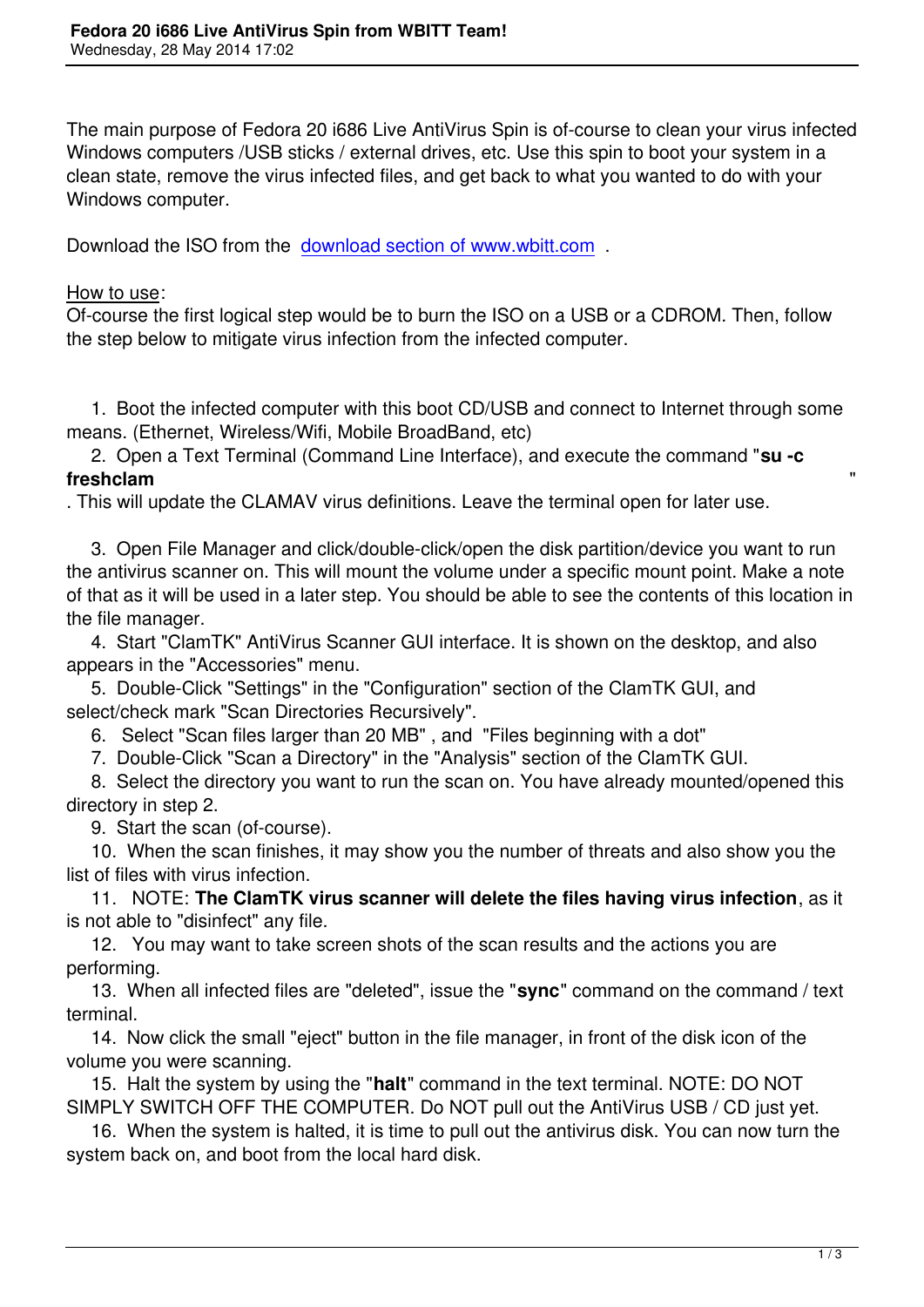Details about the AntiVirus Spin:

 - The AntiVirus spin provides LXDE Desktop as the main desktop environment. LXDE is very lightweight and very fast/efficient.

 - You can also select OpenBox Desktop instead of LXDE on the login screen, which is a minimalist window manager and uses even lesser resources than LXDE.

- The 32 bit version is able to work on both 32 and 64 bit machines/systems.

 - This AntiVirus spin is also able to install itself on the hard drive, if you choose to do so. There is an icon on the desktop clearly labelled as "Install to Hard drive". Be very clear that this icon cannot be used to install the ClamAV/TK antivirus on the hard disk. In fact it will install the entire operating system ("Fedora 20 AntiVirus Spin" in this case) on the hard drive. It will erase your existing partitions and destroy your data if you don't know what you are doing. (Though it will give you options for partitioning, etc). On the other hand, this is an excellent spin to install on low powered (32 bit) computers, which need second life!!!

The following packages are added to pack more punch:-

clamtk - AntiVirus Scanner GUI

vim - Vim Editor

links - Text mode web browser

net-tools - Basic networking tools including: ifconfig, netstat, route, and others. Now obsolete. iproute - Replacement for tools in the net-tools package.

bind-utils - Basic DNS tools (dig)

traceroute - Trace the route!

tcpdump - Packet Capture

ifstat - A little tool to report interface activity like vmstat/iostat.

iftop - iftop does for network usage what top(1) does for CPU usage.

hping3 - hping3 is a network tool able to send custom TCP/IP packets and to display target replies like ping do with ICMP replies.

NetPIPE - Protocol independent performance tool that visually represents the network performance under a variety of conditions.

nmap - Network / port scanning (and more!)

nc6 - NetCat (Swiss Army knife of network tools)

rkhunter - RootKit Hunter to search for rootkits on the infected disk/volume.

chkrootkit - Tool to locally check for signs of a rootkit.

unhide - A forensic tool to find processes and TCP/UDP ports hidden by rootkits, Linux kernel modules or by other techniques.

ddrescue - data recovery tool. It copies data from one file or block device (hard disc, cd-rom, etc) to another.

safecopy - data recovery tool which tries to extract as much data as possible from a problematic (i.e. damaged sectors) sources.

scrub - Scrub writes patterns on files or disk devices to make retrieving the data more difficult. wipe - Command for securely erasing files from magnetic media.

parted - Partition Editor (create, destroy, resize, move, and copy hard disk partitions.) gparted - GUI for parted .

partimage - Partition imaging utility, which saves partitions, having a supported filesystem, to an